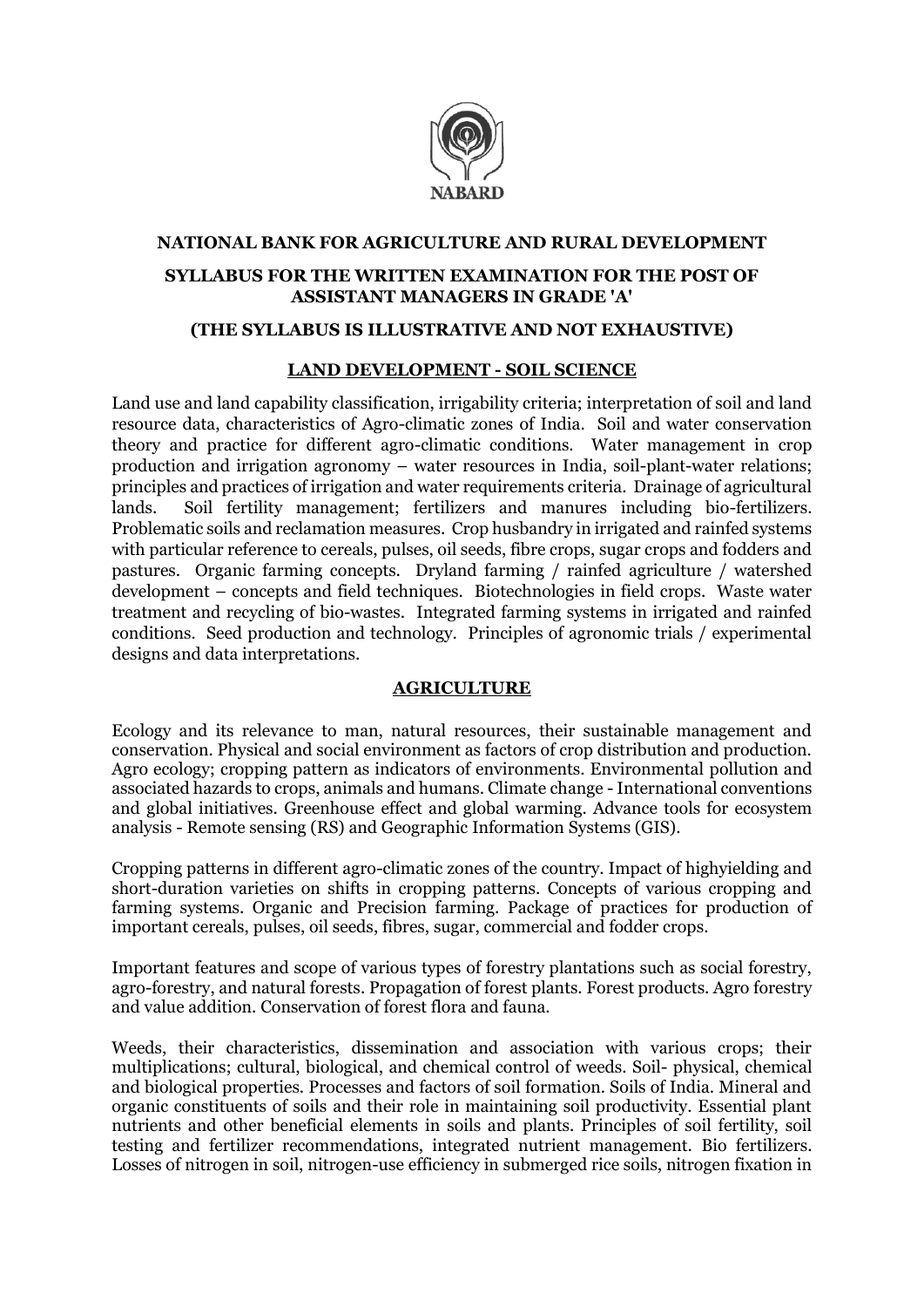soils. Efficient phosphorus and potassium use. Problem soils and their reclamation. Soil factors affecting greenhouse gas emission.

Soil conservation, integrated watershed management. Soil erosion and its management. Dry land agriculture and its problems. Technology for stabilizing agriculture production in rain fed areas. Water-use efficiency in relation to crop production, criteria for scheduling irrigations, ways and means of reducing runoff losses of irrigation water. Rainwater harvesting. Drip and sprinkler irrigation. Drainage of waterlogged soils, quality of irrigation water, effect of industrial effluents on soil and water pollution. Irrigation projects in India.

Farm management, scope, importance and characteristics, farm planning. Optimum resource use and budgeting. Economics of different types of farming systems. Marketing management - strategies for development, market intelligence. Price fluctuations and their cost; role of cooperatives in agricultural economy; types and systems of farming and factors affecting them. Agricultural price policy. Crop Insurance.

Agricultural extension, its importance and role, methods of evaluation of extension programmes, socio-economic survey and status of big, small and marginal farmers and landless agricultural labourers. Training programmes for extension workers. Role of Krishi Vigyan Kendra's (KVK) in dissemination of Agricultural technologies. Non-Government Organization (NGO) and self-help group approach for rural development.

Cell structure, function and cell cycle. Synthesis, structure and function of genetic material. Laws of heredity. Chromosome structure, chromosomal aberrations, linkage and cross-over, and their significance in recombination breeding. Polyploidy, euploids and aneuploids. Mutations - and their role in crop improvement. Heritability, sterility and incompatibility, classification and their application in crop improvement. Cytoplasmic inheritance, sex-linked, sex-influenced and sex-limited characters.

History of plant breeding. Modes of reproduction, selfing and crossing techniques. Origin, evolution and domestication of crop plants, center of origin, law of homologous series, crop genetic resources conservation and utilization. Application of principles of plant breeding, improvement of crop plants. Molecular markers and their application in plant improvement. Pure-line selection, pedigree, mass and recurrent selections, combining ability, its significance in plant breeding. Heterosis and its exploitation. Somatic hybridization. Breeding for disease and pest resistance. Role of interspecific and intergeneric hybridization. Role of genetic engineering and biotechnology in crop improvement. Genetically modified crop plants.

Seed production and processing technologies. Seed certification, seed testing and storage. DNA finger printing and seed registration. Role of public and private sectors in seed production and marketing. Intellectual Property Rights (IPR) issues, WTO issues and its impact on Agriculture.

Principles of Plant Physiology with reference to plant nutrition, absorption, translocation and metabolism of nutrients. Soil - water- plant relationship.

Enzymes and plant pigments; photosynthesis- modern concepts and factors affecting the process, aerobic and anaerobic respiration; C3, C4 and CAM mechanisms. Carbohydrate, protein and fat metabolism. Growth and development; photoperiodism and vernalilzation. Plant growth substances and their role in crop production. Physiology of seed development and germination; dormancy. Stress physiology - draught, salt and water stress.

Major fruits, plantation crops, vegetables, spices and flower crops. Package practices of major horticultural crops. Protected cultivation and high tech horticulture. Post-harvest technology and value addition of fruits and vegetables. Landscaping and commercial floriculture. Medicinal and aromatic plants. Role of fruits and vegetables in human nutrition.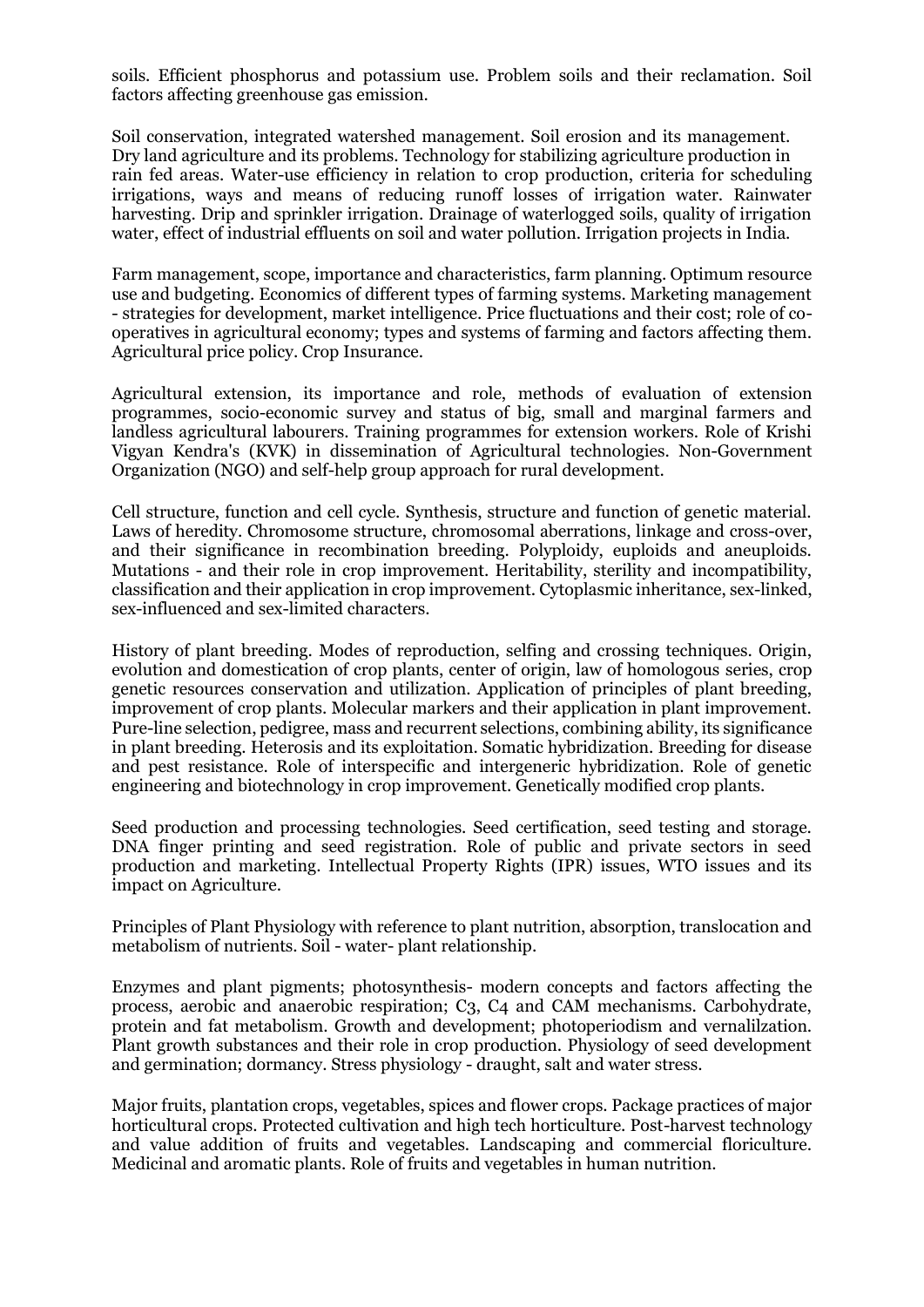Diagnosis of pests and diseases of field crops, vegetables, orchard and plantation crops and their economic importance. Classification of pests and diseases and their management. Integrated pest and disease management. Storage pests and their management. Biological control of pests and diseases. Epidemiology and forecasting of major crop pests and diseases. Plant quarantine measures. Pesticides, their formulation and modes of action.

Food production and consumption trends in India. Food security and growing population vision 2020. Reasons for grain surplus. National and international food policies. Production, procurement, distribution constraints. Availability of food grains, per capita expenditure on food. Trends in poverty, Public Distribution System and Below Poverty Line population, Targeted Public Distribution System (PDS), policy implementation in context to globalization. Processing constraints. Relation of food production to National Dietary Guidelines and food consumption pattern. Food based dietary approaches to eliminate hunger. Nutrient deficiency - Micro nutrient deficiency: Protein Energy Malnutrition or Protein Calorie Malnutrition (PEM or PCM), Micro nutrient deficiency and HRD in context of work capacity of women and children. Food grain productivity and food security.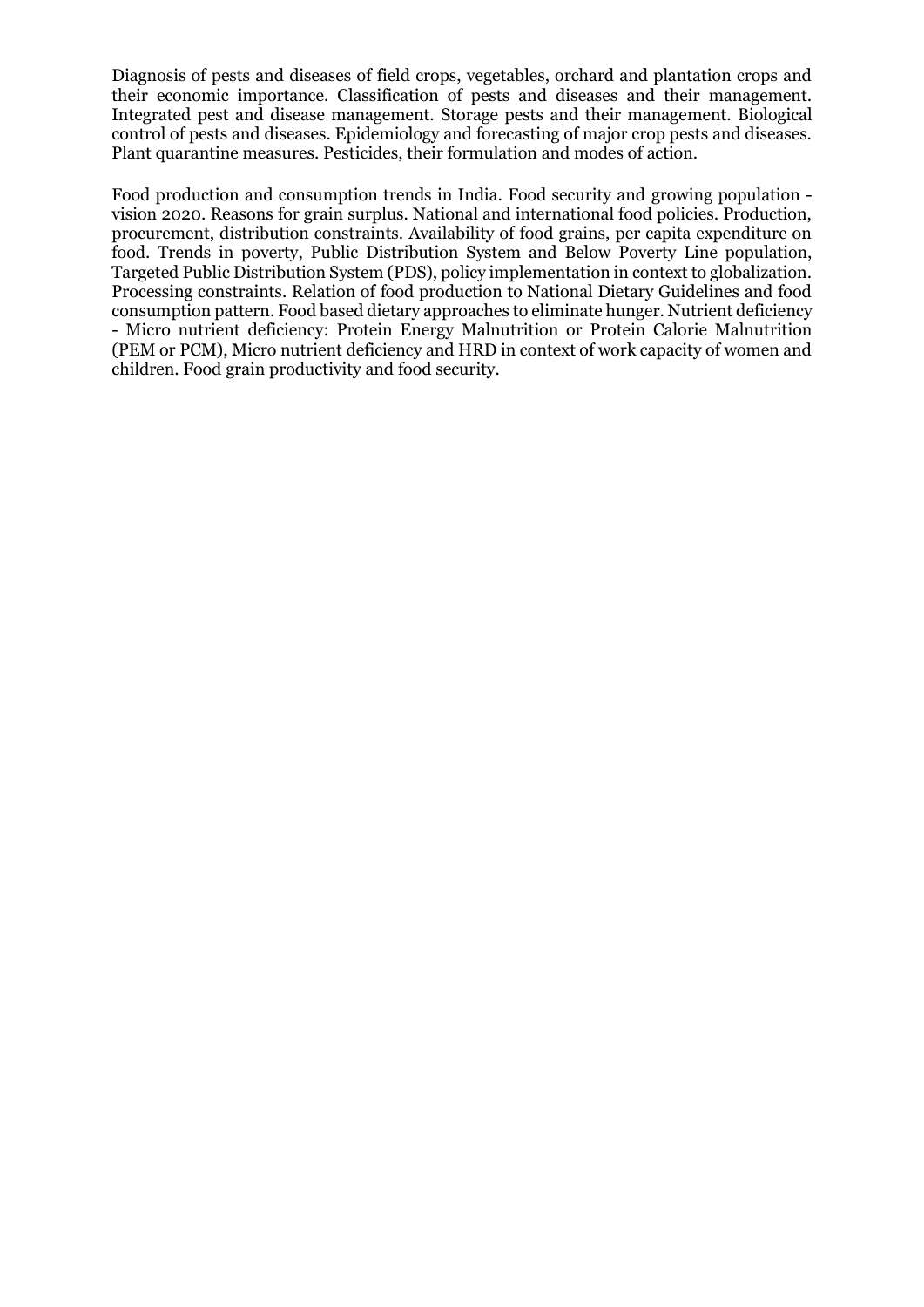

### **नाबार्ड**

**राष्ट रीय कृष और ्र मीणाविक र ां ब**  ग्रेड 'ए' में सहायक प्रबंधक के पद के लिए लिखित परीक्षा का पाठ्**यक्रम (य कृषह पाठ्य कृषक्रव ननदर्शी है ्र ंपं कू ड नहीं )**

# <u> भूमि विकास - मृदा विज्ञान</u>

भूमि उपयोग और भूमि क्षमता वर्गीकरण, सिंचाई संबंधी मानदंड; मृदा और भूमि संसाधन डाटा की व्याख्या, भारत में कृषि जलवाय् अंचलों की विशेषताएं. विभिन्न कृषि जलवाय् स्थितियों के लिए मृदा और जल संरक्षण के सैद्धांतिक और व्यवहारिक पहलू फसल उत्पादन में जल प्रबंधन और सिंचाई कृषि विज्ञान - भारत में जल संसाधन, मृदा - पौध - जल संबंध; सिंचाई और जल आवश्यकता संबंधी मानदंडों के सिद्धांत और व्यवहारिक पहलू. कृषि भूमि में जल निकासी. मृदा उर्वरकता प्रबंधन; जैव उर्वरक सहित उर्वरक और खाद. खराब मिट्टी और भूमि उदधार के उपाय. अनाज, दालें, तिलहन, रेशेवाली फसलों, गन्ना, चारा और चारागाह के विशेष संदर्भ में सिंचित और वर्षा सिंचित प्रणाली के तहत फसल उत्पादन. जैव कृषि के सिद्धांत. शुष्क कृषि - वर्षा सिंचित कृषि / वाटरशेड विकास - परिकल्पना और फील्ड तकनीक. फील्ड फसलों में जैव प्रौद्योगिकी. अपशिष्ट जल का उपचार(ट्रीटमेंट) और जैव अपशिष्ट की रीसाइकलिंग. सिंचित और वर्षा सिंचित स्थितियों में समन्वित कृषि व्यवस्था. बीज उत्पादन और प्रौदयोगिकी. कृषि परीक्षण/ प्रायोगिक डिजाइन और डाटा व्याख्या के सिदधांत.

## <u>कृषि</u>

पारिस्थितिकी और मानव से इसका संबंध, प्राकृतिक संसाधन इनका संधारणीय प्रबंधन और संरक्षण. फसल वितरण और उत्पादन के भौतिक और सामाजिक वातावरण. कृषि पारिस्थितिकी; पर्यावरण के संकेतक के रूप में फसल पदधति. पर्यावरण प्रदूषण और इससे फसलों, पशुओं और मानव को होने वाले नकसान. जलवाय् परिवर्तन - अंतरराष्ट्रीय कंवेंशन और विश्व स्तर पर किए जा रहे उपाय. हरित गृह प्रभाव और भूमंडल तापक्रम वृद्धि. पर्यावरण के विश्लेषण के लिए उन्न्त उपकरण - सुदूर संवेदन और भौगोलिक सूचना प्रणाली.

देश के विभिन्न कृषि जलवाय् अंचलों में फसल पदधति. फसल पदधति में बदलाव होने पर उच्च उपज और कम अवधि की किस्मों पर प्रभाव. विभिन्न फसल और कृषि प्रणाली की परिकल्पना. जैव और प्रिसिजन फार्मिंग. प्रमुख अनाजों, दालों, तिलहनों, रेशों, चीनी, वाणिज्यिक और चारा फसलों के उत्पादन की पद्धतियों के पैकेज.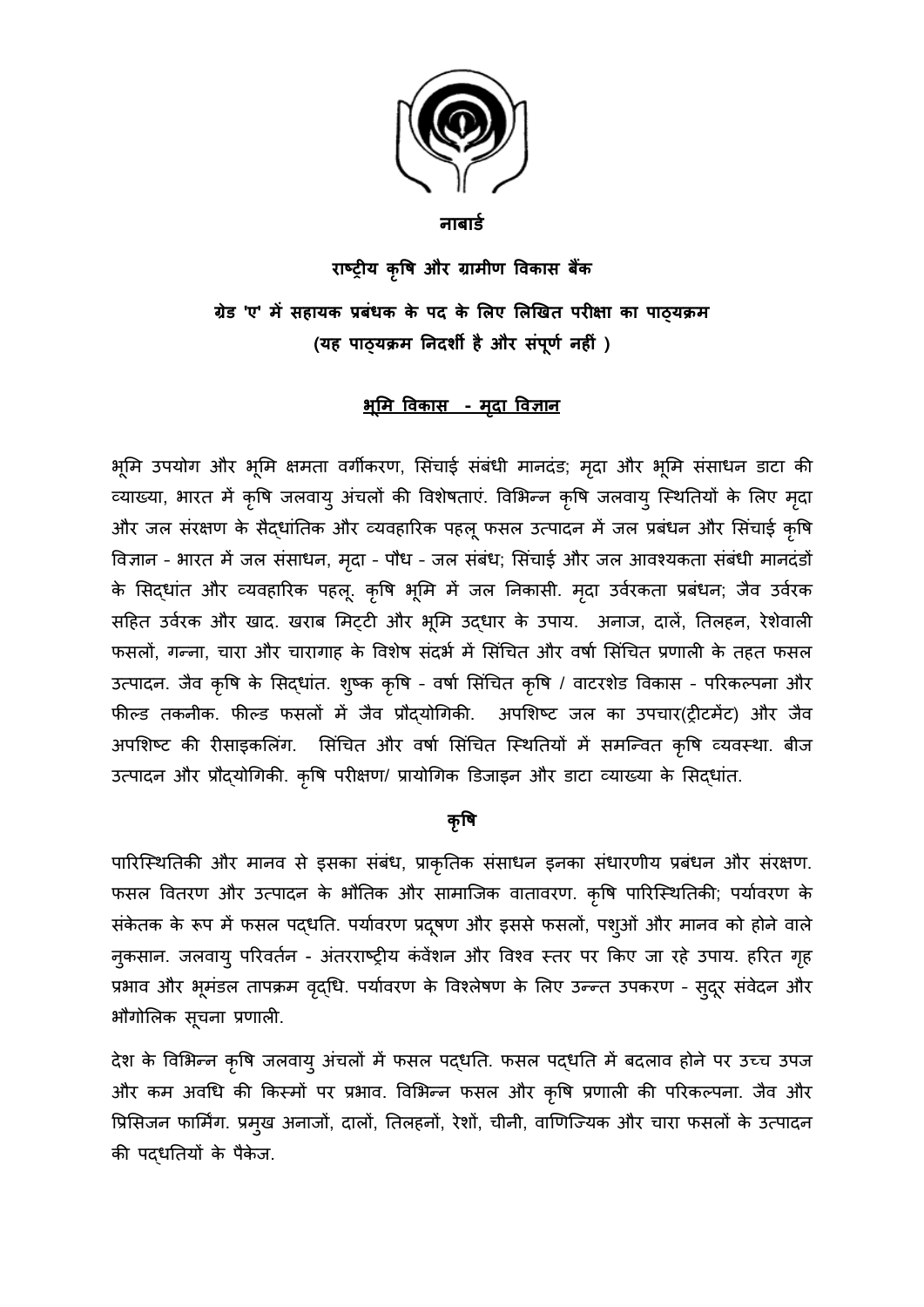विभिन्न प्रकार के वानिकी बागानों जैसे सामाजिक वानिकी, कृषि वानिकी एवं प्राकृतिक वानिकी की महत्वपूर्ण विशेषताओं और इनके दायरे. वन वृक्षों का प्रसारण. वन उत्पाद. कृषि वानिकी एवं मूल्य संवर्धन. जंगली वनस्पतियों एवं जीवों का संरक्षण.

जंगली खर पतवार, उनकी विशिषताएं, इनका विस्तार और विभिन्न फसलों के साथ संबंध; उनका फैलाव; खर पतवार का सांस्कृतिक, जैविक और रासायनिक नियंत्रण. मृदा - भौतिक, रासायनिक और जैविक ग्ण. मृदा निर्माण की प्रक्रिया और इसके कारण. भारत की मृदा. मृदा के खनिज और जैविक घटक और मृदा की उत्पादकता बनाए रखने में इनकी भूमिका. मृदा और पौधों में आवश्यक पौध पौष्टिकता और अन्य लाभाकारी तत्व. मृदा उर्वरता के सिद्धांत, मृदा परीक्षण और उर्वरक अनुशंसा, समेकित पौष्टिकता प्रबंधन. जैव उर्वरक. मृदा में नाइट्रोजन का ह्रास, सबमर्ज्ड धान, मृदा में नाइट्रोजन उपयोग दक्षता, मृदा में नाइट्रोजन फिक्सेशन. फास्फरस और पोटाशियम का कुशल उपयोग. खराब मृदा और उसका उद्धार. ग्रीन हाउस गैस उत्सर्जन को प्रभावित करने वाले मृदा कारक.

मृदा संरक्षण, समन्वित वाटरशेड प्रबंधन. मृदा क्षरण और इसका प्रबंधन. शुष्क भूमि कृषि और उसकी समस्याएं. वर्षा सिंचित क्षेत्रों में कृषि उत्पादन को स्**व्यवस्थित करने के लिए प्रौद्**योगिकी, फसल उत्पादन और जल उपयोग दक्षता, सिंचाई निर्धारण के मानदंड, सिंचाई जल को बरबादी से बचाने के उपाय. वर्षा जल संरक्षण. ड्रिप और स्प्रिंक्लर सिंचाई. पानी में ड्रबे मृदा में निकासी मार्ग, सिंचाई जल की गृणवत्ता, मृदा पर औदयोगिक अवशिष्टों का प्रभाव और जल प्रदुषण. भारत में सिंचाई परियोजनाएं

फार्म प्रबंधन, दायरा, महत्व और विशेषताएं फार्म आयोजना. इष्टतम संसाधन उपयोग और बजटिंग. विभिन्न प्रकार की कृषि प्रणालियों की आर्थिकी. विपणन प्रबंधन - विकास के लिए रणनीति, बाजार आसूचना. कीमतों में उतार चढ़ाव और उनकी लागत; कृषि अर्थ व्यवस्था में सहकारिता की भूमिका; कृषि के प्रकार और प्रणाली और इन्हें प्रभावित करने वाले कारक. कृषि मूल्य नीति. फसल बीमा.

कृषि विस्तार, इसका महत्व और भूमिका, विस्तार कार्यक्रमों के मूल्यांकन की विधि, सामाजिक, आर्थिक सर्वेक्षण और बड़े, छोटे और सीमांत किसानों और भूमिहीन कृषि मज़दूरों की स्थिति. विस्तार कार्यकर्ताओं के लिए प्रशिक्षण कार्यक्रम. कृषि प्रौद्योगिकी के प्रचार-प्रसार में कृषि विज्ञान केन्द्रों की भूमिका. ग्रामीण विकास के लिए गैर-सरकारी संगठन और स्वयं सहायता समूह अवधारणा.

कोशिका संरचना, इनके कार्य और कोशिका चक्र. सिंथेसिस, जेनेटिक मेटेरियल की संरचना और कार्य. आन्वंशिता के नियम. क्रोमोज़ोम स्ट्रक्चर, क्रोमोजोमल एब्बेरेशन्स, लिंकेज एंड क्रॉसओवर और रीकॉम्बिनेशन प्रजनन में इनका महत्व. पॉलीप्लॉयडी, यूप्लॉइड्स और एन्यूप्लॉइड्स. म्यूटेशन्स - फसल स्धार में इनकी भूमिका. हेरिटेबिलिटी, स्टेरिलिटी और इनकॉपिटेबिलिटी, वर्गीकरण और फसल स्धार मैं इनका प्रयोग. साइटोप्लास्मिक इनहेरिटेंस, संबंधित, लिंग- सहबद्ध, लिंग- प्रभावित और लिंग-सीमित विशेषताएँ.

पौधों के प्रजनन का इतिहास, फल पौधों के प्रजनन, स्वावलंबन और क्रॉसिंग की तकनीकें. उत्पत्ति, फसल पौध का डोमस्टिकेशन, मूल केंद्र, होमोजीनियस सीरीज की विधि, फसल आन्**वंशिक संसाधनों** का संरक्षण और उपयोग. पौधों के प्रजनन के सिदधांतों के उपयोग, फसल पौधों में सुधार. आणविक मार्कर और पौधों में सुधार के लिए उनका उपयोग. श्**द्**ध-लाइन चयन, वंशावली, सामूहिक और आवर्तक